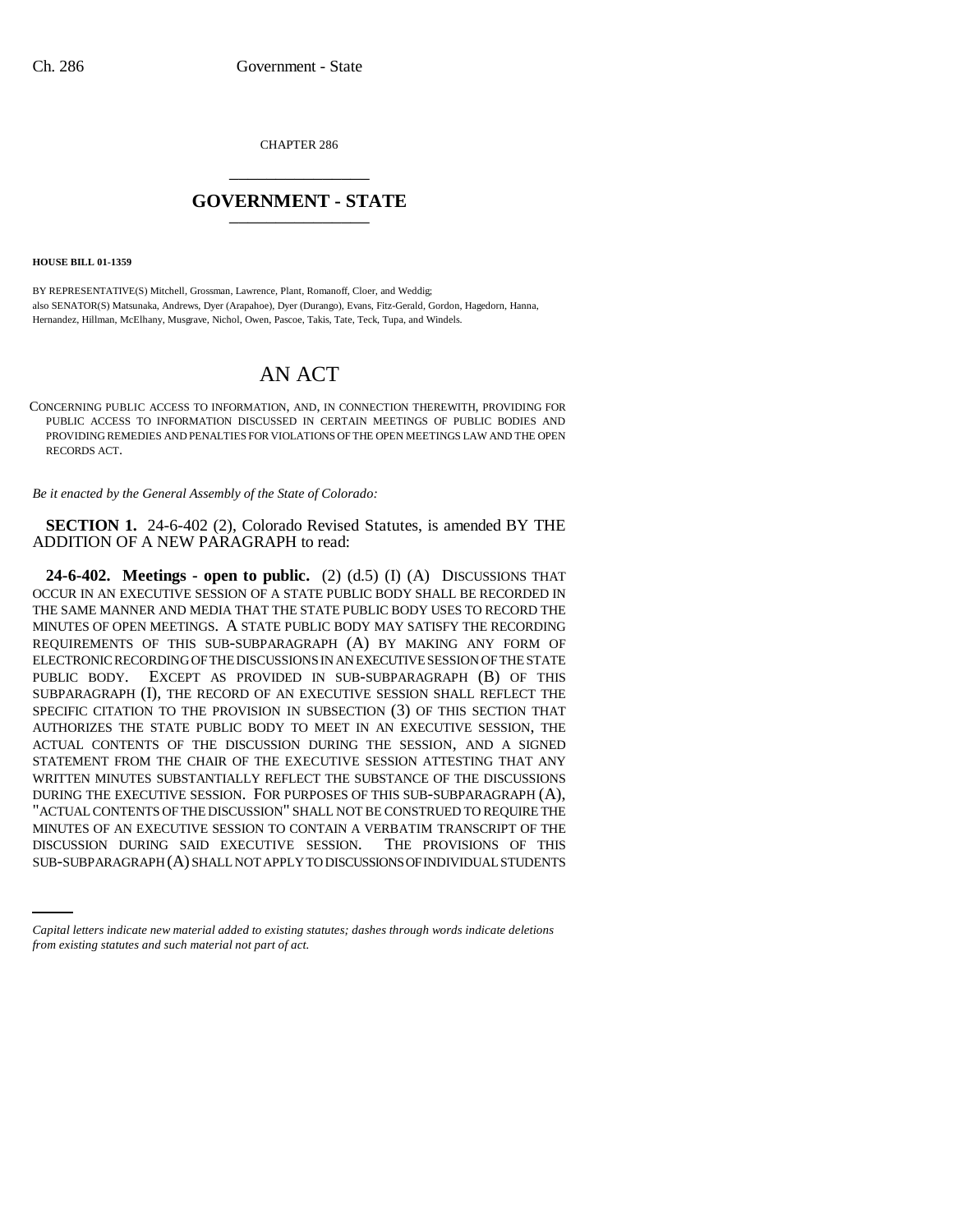BY A STATE PUBLIC BODY PURSUANT TO PARAGRAPH (b) OF SUBSECTION (3) OF THIS SECTION.

(B) IF, IN THE OPINION OF THE ATTORNEY WHO IS REPRESENTING THE STATE PUBLIC BODY AND IS IN ATTENDANCE AT THE EXECUTIVE SESSION, ALL OR A PORTION OF THE DISCUSSION DURING THE EXECUTIVE SESSION CONSTITUTES A PRIVILEGED ATTORNEY-CLIENT COMMUNICATION, NO RECORD SHALL BE REQUIRED TO BE KEPT OF THE PART OF THE DISCUSSION THAT CONSTITUTES A PRIVILEGED ATTORNEY-CLIENT COMMUNICATION. ANY ELECTRONIC RECORD OF SAID EXECUTIVE SESSION DISCUSSION SHALL REFLECT THAT NO FURTHER RECORD WAS KEPT OF THE DISCUSSION BASED ON THE OPINION OF THE ATTORNEY REPRESENTING THE STATE PUBLIC BODY, AS STATED FOR THE RECORD DURING THE EXECUTIVE SESSION, THAT THE DISCUSSION CONSTITUTES A PRIVILEGED ATTORNEY-CLIENT COMMUNICATION. ANY WRITTEN MINUTES SHALL CONTAIN A SIGNED STATEMENT FROM THE ATTORNEY REPRESENTING THE STATE PUBLIC BODY ATTESTING THAT THE PORTION OF THE EXECUTIVE SESSION THAT WAS NOT RECORDED CONSTITUTED A PRIVILEGED ATTORNEY-CLIENT COMMUNICATION IN THE OPINION OF THE ATTORNEY AND A SIGNED STATEMENT FROM THE CHAIR OF THE EXECUTIVE SESSION ATTESTING THAT THE PORTION OF THE EXECUTIVE SESSION THAT WAS NOT RECORDED WAS CONFINED TO THE TOPIC AUTHORIZED FOR DISCUSSION IN AN EXECUTIVE SESSION PURSUANT TO SUBSECTION (3) OF THIS SECTION.

(C) IF A COURT FINDS, UPON APPLICATION OF A PERSON SEEKING ACCESS TO THE RECORD OF THE EXECUTIVE SESSION OF A STATE PUBLIC BODY IN ACCORDANCE WITH SECTION 24-72-204 (5.5) AND AFTER AN IN CAMERA REVIEW OF THE RECORD OF THE EXECUTIVE SESSION, THAT THE STATE PUBLIC BODY ENGAGED IN SUBSTANTIAL DISCUSSION OF ANY MATTERS NOT ENUMERATED IN SUBSECTION (3) OF THIS SECTION OR THAT THE BODY ADOPTED A PROPOSED POLICY, POSITION, RESOLUTION, RULE, REGULATION, OR FORMAL ACTION IN THE EXECUTIVE SESSION IN CONTRAVENTION OF PARAGRAPH (a) OF SUBSECTION (3) OF THIS SECTION, THE PORTION OF THE RECORD OF THE EXECUTIVE SESSION THAT REFLECTS THE SUBSTANTIAL DISCUSSION OF MATTERS NOT ENUMERATED IN SUBSECTION (3) OF THIS SECTION OR THE ADOPTION OF A PROPOSED POLICY, POSITION, RESOLUTION, RULE, REGULATION, OR FORMAL ACTION SHALL BE OPEN TO PUBLIC INSPECTION PURSUANT TO SECTION 24-72-204 (5.5).

(D) NO PORTION OF THE RECORD OF AN EXECUTIVE SESSION OF A STATE PUBLIC BODY SHALL BE OPEN FOR PUBLIC INSPECTION OR SUBJECT TO DISCOVERY IN ANY ADMINISTRATIVE OR JUDICIAL PROCEEDING, EXCEPT UPON THE CONSENT OF THE STATE PUBLIC BODY OR AS PROVIDED IN SUB-SUBPARAGRAPH (C) OF THIS SUBPARAGRAPH (I) AND SECTION 24-72-204 (5.5).

(E) THE RECORD OF AN EXECUTIVE SESSION OF A STATE PUBLIC BODY RECORDED PURSUANT TO SUB-SUBPARAGRAPH (A) OF THIS SUBPARAGRAPH (I) SHALL BE RETAINED FOR AT LEAST NINETY DAYS AFTER THE DATE OF THE EXECUTIVE SESSION.

(II) (A) DISCUSSIONS THAT OCCUR IN AN EXECUTIVE SESSION OF A LOCAL PUBLIC BODY SHALL BE RECORDED IN THE SAME MANNER AND MEDIA THAT THE LOCAL PUBLIC BODY USES TO RECORD THE MINUTES OF OPEN MEETINGS. A LOCAL PUBLIC BODY MAY SATISFY THE RECORDING REQUIREMENTS OF THIS SUB-SUBPARAGRAPH (A) BY MAKING ANY FORM OF ELECTRONIC RECORDING OF THE DISCUSSIONS IN AN EXECUTIVE SESSION OF THE LOCAL PUBLIC BODY. EXCEPT AS PROVIDED IN SUB-SUBPARAGRAPH (B) OF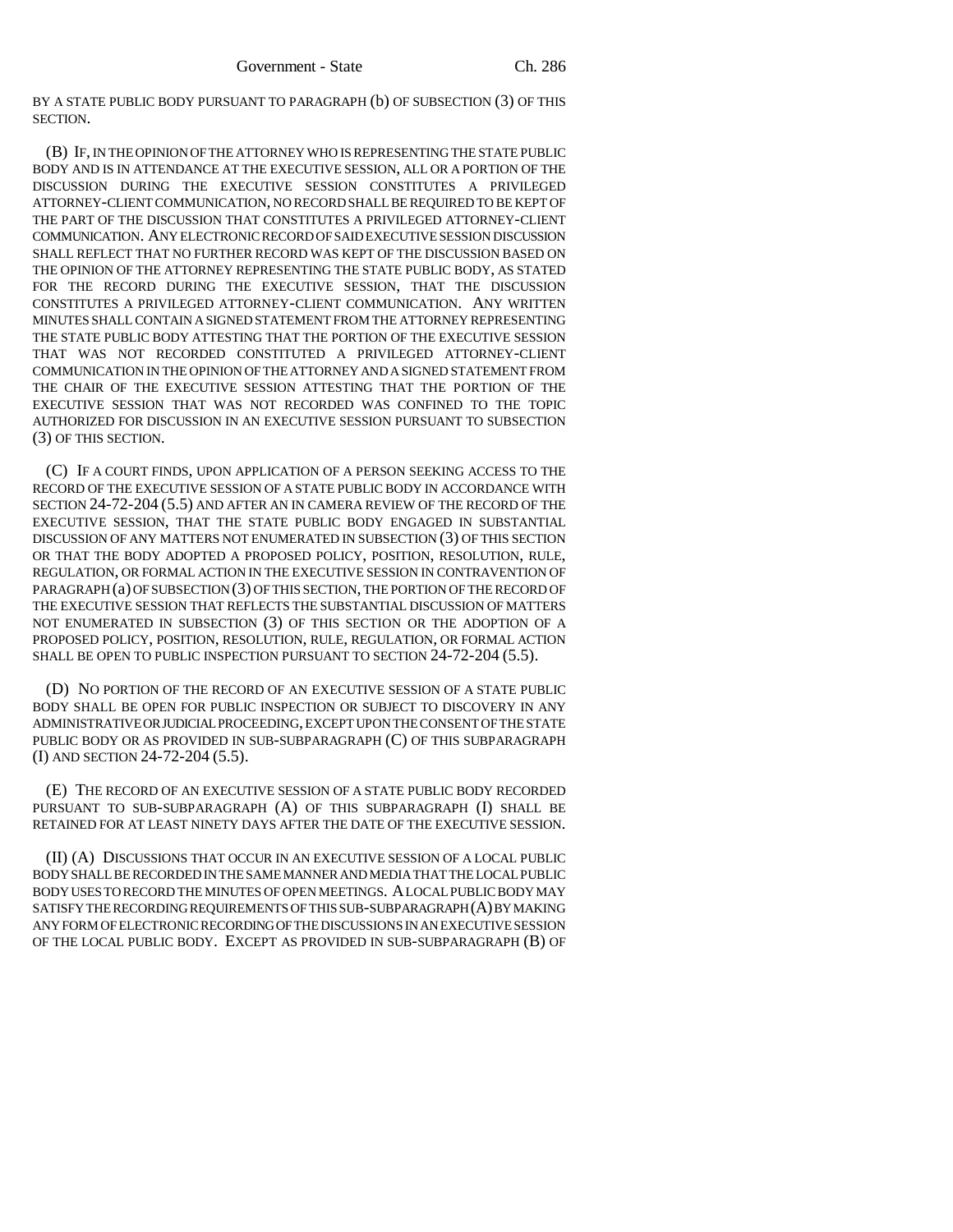## Ch. 286 Government - State

THIS SUBPARAGRAPH (II), THE RECORD OF AN EXECUTIVE SESSION SHALL REFLECT THE SPECIFIC CITATION TO THE PROVISION IN SUBSECTION (4) OF THIS SECTION THAT AUTHORIZES THE LOCAL PUBLIC BODY TO MEET IN AN EXECUTIVE SESSION, THE ACTUAL CONTENTS OF THE DISCUSSION DURING THE SESSION, AND A SIGNED STATEMENT FROM THE CHAIR OF THE EXECUTIVE SESSION ATTESTING THAT ANY WRITTEN MINUTES SUBSTANTIALLY REFLECT THE SUBSTANCE OF THE DISCUSSIONS DURING THE EXECUTIVE SESSION. FOR PURPOSES OF THIS SUB-SUBPARAGRAPH (A), "ACTUAL CONTENTS OF THE DISCUSSION" SHALL NOT BE CONSTRUED TO REQUIRE THE MINUTES OF AN EXECUTIVE SESSION TO CONTAIN A VERBATIM TRANSCRIPT OF THE DISCUSSION DURING SAID EXECUTIVE SESSION. THE PROVISIONS OF THIS SUB-SUBPARAGRAPH (A) SHALL NOT APPLY TO DISCUSSIONS OF INDIVIDUAL STUDENTS BY A LOCAL PUBLIC BODY PURSUANT TO PARAGRAPH (h) OF SUBSECTION (4) OF THIS SECTION.

(B) IF, IN THE OPINION OF THE ATTORNEY WHO IS REPRESENTING THE LOCAL PUBLIC BODY AND WHO IS IN ATTENDANCE AT THE EXECUTIVE SESSION, ALL OR A PORTION OF THE DISCUSSION DURING THE EXECUTIVE SESSION CONSTITUTES A PRIVILEGED ATTORNEY-CLIENT COMMUNICATION, NO RECORD SHALL BE REQUIRED TO BE KEPT OF THE PART OF THE DISCUSSION THAT CONSTITUTES A PRIVILEGED ATTORNEY-CLIENT COMMUNICATION. ANY ELECTRONIC RECORD OF SAID EXECUTIVE SESSION DISCUSSION SHALL REFLECT THAT NO FURTHER RECORD WAS KEPT OF THE DISCUSSION BASED ON THE OPINION OF THE ATTORNEY REPRESENTING THE LOCAL PUBLIC BODY, AS STATED FOR THE RECORD DURING THE EXECUTIVE SESSION, THAT THE DISCUSSION CONSTITUTES A PRIVILEGED ATTORNEY-CLIENT COMMUNICATION. ANY WRITTEN MINUTES SHALL CONTAIN A SIGNED STATEMENT FROM THE ATTORNEY REPRESENTING THE LOCAL PUBLIC BODY ATTESTING THAT THE PORTION OF THE EXECUTIVE SESSION THAT WAS NOT RECORDED CONSTITUTED A PRIVILEGED ATTORNEY-CLIENT COMMUNICATION IN THE OPINION OF THE ATTORNEY AND A SIGNED STATEMENT FROM THE CHAIR OF THE EXECUTIVE SESSION ATTESTING THAT THE PORTION OF THE EXECUTIVE SESSION THAT WAS NOT RECORDED WAS CONFINED TO THE TOPIC AUTHORIZED FOR DISCUSSION IN AN EXECUTIVE SESSION PURSUANT TO SUBSECTION (4) OF THIS SECTION.

(C) IF A COURT FINDS, UPON APPLICATION OF A PERSON SEEKING ACCESS TO THE RECORD OF THE EXECUTIVE SESSION OF A LOCAL PUBLIC BODY IN ACCORDANCE WITH SECTION 24-72-204 (5.5) AND AFTER AN IN CAMERA REVIEW OF THE RECORD OF THE EXECUTIVE SESSION, THAT THE LOCAL PUBLIC BODY ENGAGED IN SUBSTANTIAL DISCUSSION OF ANY MATTERS NOT ENUMERATED IN SUBSECTION (4) OF THIS SECTION OR THAT THE BODY ADOPTED A PROPOSED POLICY, POSITION, RESOLUTION, RULE, REGULATION, OR FORMAL ACTION IN THE EXECUTIVE SESSION IN CONTRAVENTION OF SUBSECTION (4) OF THIS SECTION, THE PORTION OF THE RECORD OF THE EXECUTIVE SESSION THAT REFLECTS THE SUBSTANTIAL DISCUSSION OF MATTERS NOT ENUMERATED IN SUBSECTION (4) OF THIS SECTION OR THE ADOPTION OF A PROPOSED POLICY, POSITION, RESOLUTION, RULE, REGULATION, OR FORMAL ACTION SHALL BE OPEN TO PUBLIC INSPECTION PURSUANT TO SECTION 24-72-204 (5.5).

(D) NO PORTION OF THE RECORD OF AN EXECUTIVE SESSION OF A LOCAL PUBLIC BODY SHALL BE OPEN FOR PUBLIC INSPECTION OR SUBJECT TO DISCOVERY IN ANY ADMINISTRATIVE OR JUDICIAL PROCEEDING, EXCEPT UPON THE CONSENT OF THE LOCAL PUBLIC BODY OR AS PROVIDED IN SUB-SUBPARAGRAPH (C) OF THIS SUBPARAGRAPH (II) AND SECTION 24-72-204 (5.5).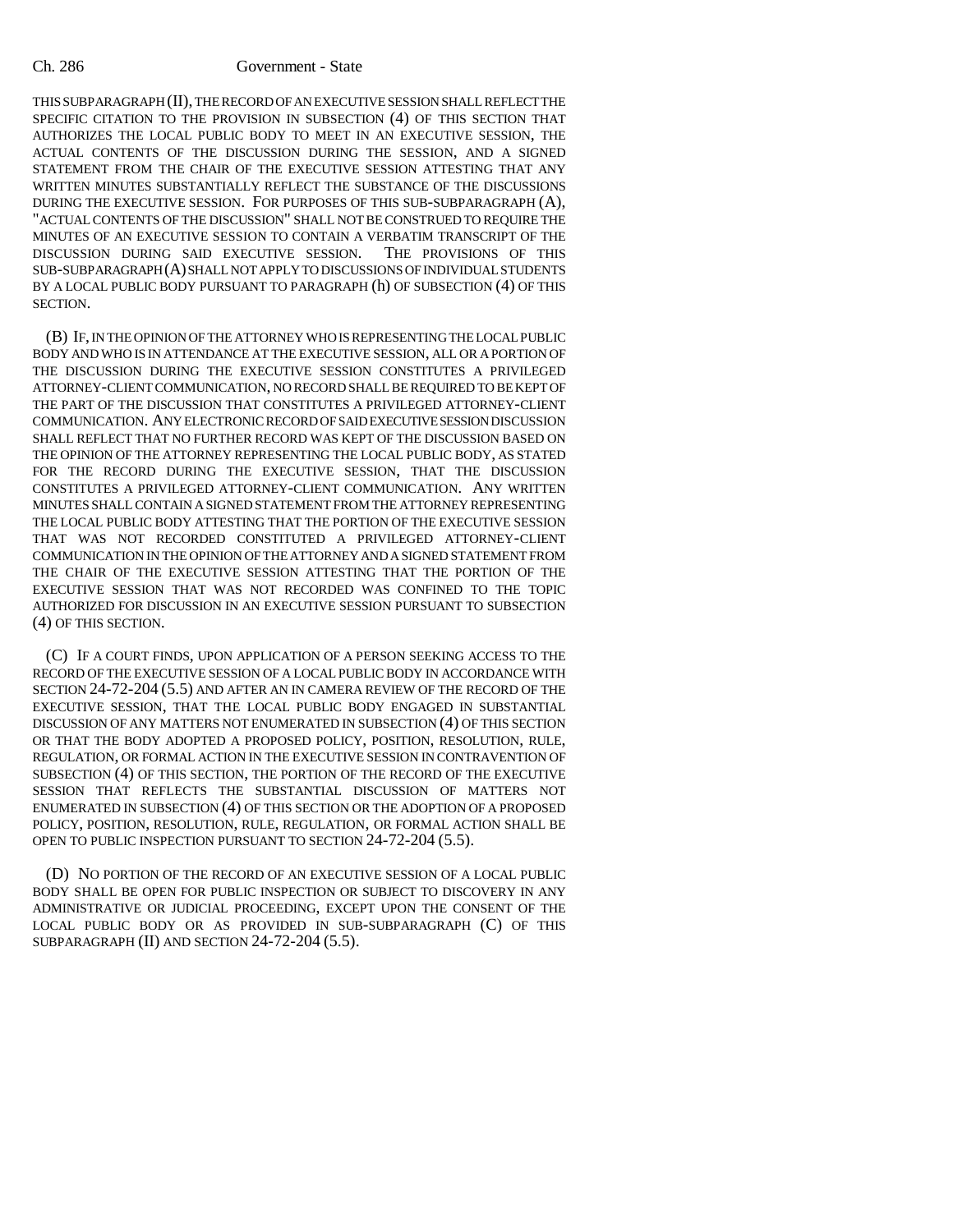(E) THE RECORD OF AN EXECUTIVE SESSION OF A LOCAL PUBLIC BODY RECORDED PURSUANT TO SUB-SUBPARAGRAPH (A) OF THIS SUBPARAGRAPH (II) SHALL BE RETAINED FOR AT LEAST NINETY DAYS AFTER THE DATE OF THE EXECUTIVE SESSION.

**SECTION 2.** The introductory portions to 24-6-402 (3) (a) and (4) and 24-6-402 (3) (b) and (4) (f), Colorado Revised Statutes, are amended to read:

**24-6-402. Meetings - open to public.** (3) (a) The members of a state public body subject to this part 4, upon the announcement by the state public body to the public of the topic for discussion in the executive session, INCLUDING SPECIFIC CITATION TO THE PROVISION OF THIS SUBSECTION (3) AUTHORIZING THE BODY TO MEET IN AN EXECUTIVE SESSION AND IDENTIFICATION OF THE PARTICULAR MATTER TO BE DISCUSSED IN AS MUCH DETAIL AS POSSIBLE WITHOUT COMPROMISING THE PURPOSE FOR WHICH THE EXECUTIVE SESSION IS AUTHORIZED, and the affirmative vote of two-thirds of the entire membership of the body after such announcement, may hold an executive session only at a regular or special meeting and for the sole purpose of considering any of the matters enumerated in paragraph (b) of this subsection (3) or the following matters; except that no adoption of any proposed policy, position, resolution, rule, regulation, or formal action, EXCEPT THE REVIEW, APPROVAL, AND AMENDMENT OF THE MINUTES OF AN EXECUTIVE SESSION RECORDED PURSUANT TO SUBPARAGRAPH (I) OF PARAGRAPH (d.5) OF SUBSECTION (2) OF THIS SECTION, shall occur at any executive session that is not open to the public:

(b) (I) All meetings held by members of a state public body subject to this part 4 to consider the appointment or employment of a public official or employee or the dismissal, discipline, promotion, demotion, or compensation of, or the investigation of charges or complaints against, a public official or employee shall be open to the public unless said applicant, official, or employee requests an executive session. Governing boards of institutions of higher education including the regents of the university of Colorado may, upon their own affirmative vote, hold executive sessions to consider the matters listed in this paragraph (b). Executive sessions may be held to review administrative actions regarding investigation of charges or complaints and attendant investigative reports against students where public disclosure could adversely affect the person or persons involved, unless the students have specifically consented to or requested the disclosure of such matters. An executive session may be held only at a regular or special meeting of the state public body and only upon the announcement by the public body to the public of the topic for discussion in the executive session and the affirmative vote of two-thirds of the entire membership of the body after such announcement.

(II) THE PROVISIONS OF SUBPARAGRAPH (I) OF THIS PARAGRAPH (b) SHALL NOT APPLY TO DISCUSSIONS CONCERNING ANY MEMBER OF THE STATE PUBLIC BODY, ANY ELECTED OFFICIAL, OR THE APPOINTMENT OF A PERSON TO FILL THE OFFICE OF A MEMBER OF THE STATE PUBLIC BODY OR AN ELECTED OFFICIAL OR TO DISCUSSIONS OF PERSONNEL POLICIES THAT DO NOT REQUIRE THE DISCUSSION OF MATTERS PERSONAL TO PARTICULAR EMPLOYEES.

(4) The members of a local public body subject to this part 4, upon the announcement by the local public body to the public of the topic for discussion in the executive session, INCLUDING SPECIFIC CITATION TO THE PROVISION OF THIS SUBSECTION (4) AUTHORIZING THE BODY TO MEET IN AN EXECUTIVE SESSION AND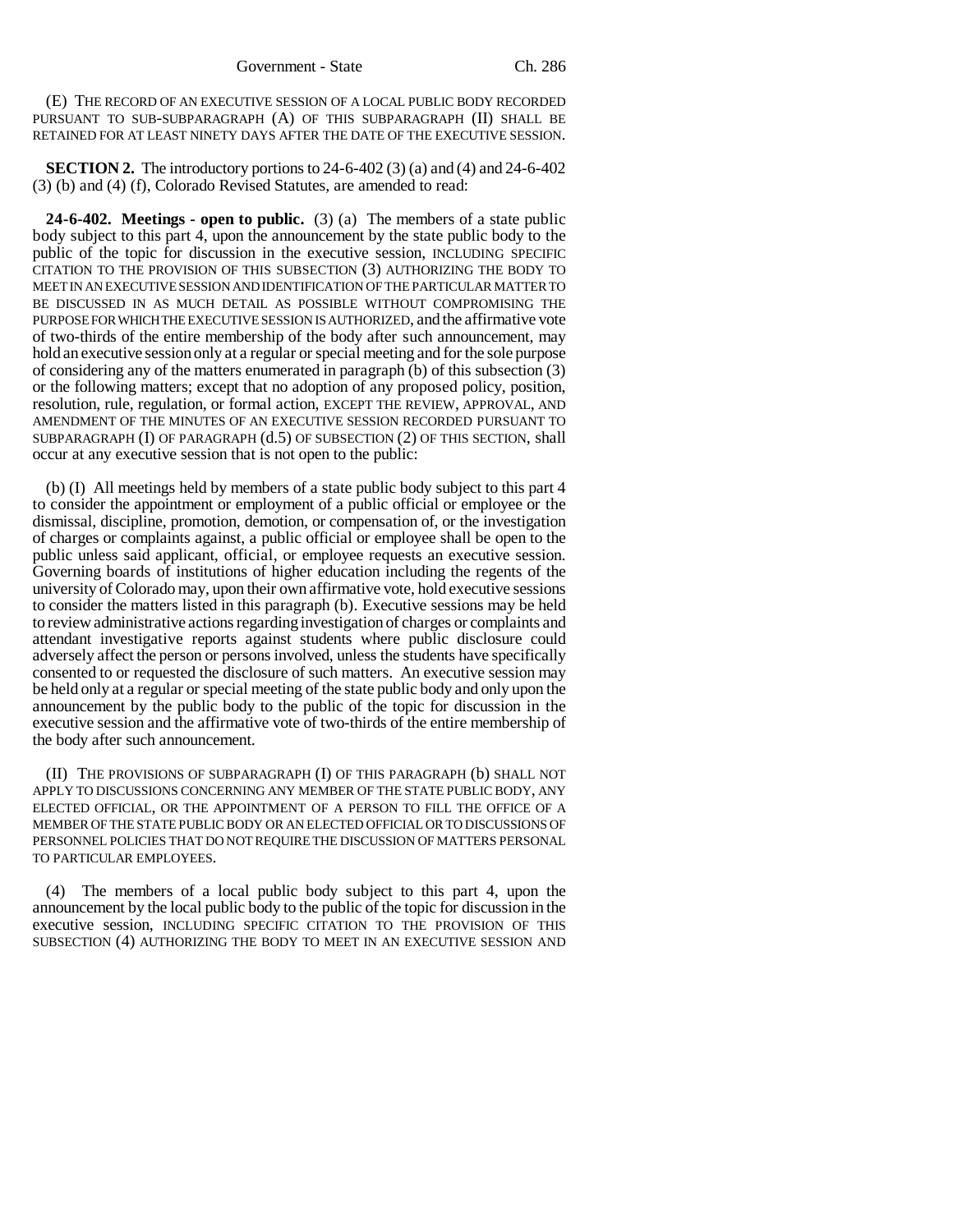## Ch. 286 Government - State

IDENTIFICATION OF THE PARTICULAR MATTER TO BE DISCUSSED IN AS MUCH DETAIL AS POSSIBLE WITHOUT COMPROMISING THE PURPOSE FOR WHICH THE EXECUTIVE SESSION IS AUTHORIZED, and the affirmative vote of two-thirds of the quorum present, after such announcement, may hold an executive session only at a regular or special meeting and for the sole purpose of considering any of the following matters; except that no adoption of any proposed policy, position, resolution, rule, regulation, or formal action, EXCEPT THE REVIEW, APPROVAL, AND AMENDMENT OF THE MINUTES OF AN EXECUTIVE SESSION RECORDED PURSUANT TO SUBPARAGRAPH (II) OF PARAGRAPH (d.5) OF SUBSECTION (2) OF THIS SECTION, shall occur at any executive session that is not open to the public:

(f) (I) Personnel matters except if the employee who is the subject of the session has requested an open meeting, or if the personnel matter involves more than one employee, all of the employees have requested an open meeting. With respect to hearings held pursuant to the "Teacher Employment, Compensation, and Dismissal Act of 1990", article 63 of title 22, C.R.S., the provisions of section 22-63-302 (7) (a), C.R.S., shall govern in lieu of the provisions of this subsection (4).

(II) THE PROVISIONS OF SUBPARAGRAPH (I) OF THIS PARAGRAPH (f) SHALL NOT APPLY TO DISCUSSIONS CONCERNING ANY MEMBER OF THE LOCAL PUBLIC BODY, ANY ELECTED OFFICIAL, OR THE APPOINTMENT OF A PERSON TO FILL THE OFFICE OF A MEMBER OF THE LOCAL PUBLIC BODY OR AN ELECTED OFFICIAL OR TO DISCUSSIONS OF PERSONNEL POLICIES THAT DO NOT REQUIRE THE DISCUSSION OF MATTERS PERSONAL TO PARTICULAR EMPLOYEES.

**SECTION 3.** 24-72-204 (3) (a) (XI) (A), (5), and (6) (a), Colorado Revised Statutes, are amended, and the said 24-72-204 is further amended BY THE ADDITION OF A NEW SUBSECTION, to read:

**24-72-204. Allowance or denial of inspection - grounds - procedure - appeal.** (3) (a) The custodian shall deny the right of inspection of the following records, unless otherwise provided by law; except that any of the following records, other than letters of reference concerning employment, licensing, or issuance of permits, shall be available to the person in interest under this subsection (3):

(XI) (A) Records submitted by or on behalf of an applicant or candidate for an executive position as defined in section  $24-72-202$  (1.3) who is not a finalist. if the applicant or candidate makes a written request that the records be kept confidential at the time of submission of the records. For purposes of this subparagraph (XI), "finalist" means an applicant or candidate for an executive position AS THE CHIEF EXECUTIVE OFFICER OF A STATE AGENCY, INSTITUTION, OR POLITICAL SUBDIVISION OR AGENCY THEREOF who is chosen for an interview or who is still being considered for the position twenty-one days prior to making the appointment, whichever comes first; except that, if six or fewer applicants or candidates are competing for the executive position, "finalist" means all applicants or candidates A MEMBER OF THE FINAL GROUP OF APPLICANTS OR CANDIDATES MADE PUBLIC PURSUANT TO SECTION 24-6-402(3.5), AND IF ONLY THREE OR FEWER APPLICANTS OR CANDIDATES FOR THE CHIEF EXECUTIVE OFFICER POSITION POSSESS THE MINIMUM QUALIFICATIONS FOR THE POSITION, SAID APPLICANTS OR CANDIDATES SHALL BE CONSIDERED FINALISTS.

(5) EXCEPT AS PROVIDED IN SUBSECTION (5.5) OF THIS SECTION, any person denied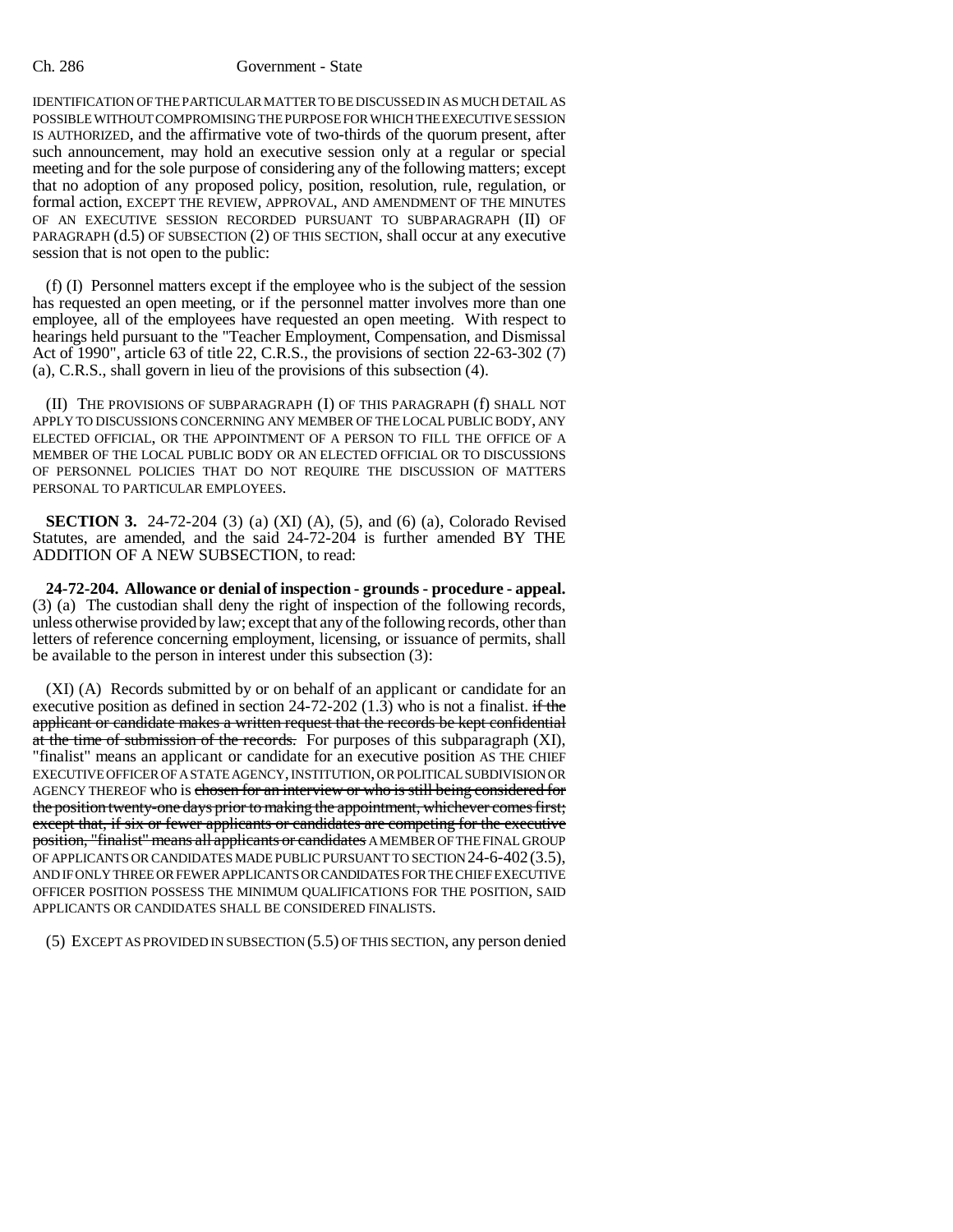Government - State Ch. 286

the right to inspect any record covered by this part 2 may apply to the district court of the district wherein the record is found for an order directing the custodian of such record to show cause why he THE CUSTODIAN should not permit the inspection of such record; EXCEPT THAT, AT LEAST THREE BUSINESS DAYS PRIOR TO FILING AN APPLICATION WITH THE DISTRICT COURT, THE PERSON WHO HAS BEEN DENIED THE RIGHT TO INSPECT THE RECORD SHALL FILE A WRITTEN NOTICE WITH THE CUSTODIAN WHO HAS DENIED THE RIGHT TO INSPECT THE RECORD INFORMING SAID CUSTODIAN THAT THE PERSON INTENDS TO FILE AN APPLICATION WITH THE DISTRICT COURT. Hearing on such application shall be held at the earliest practical time. Unless the court finds that the denial of the right of inspection was proper, it shall order the custodian to permit such inspection and upon a finding that the denial was arbitrary or capricious, it may order the custodian personally to pay the applicant's court costs and attorney fees in an amount to be determined by the court SHALL AWARD COURT COSTS AND REASONABLE ATTORNEY FEES TO THE PREVAILING APPLICANT IN AN AMOUNT TO BE DETERMINED BY THE COURT; EXCEPT THAT NO COURT COSTS AND ATTORNEY FEES SHALL BE AWARDED TO A PERSON WHO HAS FILED A LAWSUIT AGAINST A STATE PUBLIC BODY OR LOCAL PUBLIC BODY AND WHO APPLIES TO THE COURT FOR AN ORDER PURSUANT TO THIS SUBSECTION (5) FOR ACCESS TO RECORDS OF THE STATE PUBLIC BODY OR LOCAL PUBLIC BODY BEING SUED IF THE COURT FINDS THAT THE RECORDS BEING SOUGHT ARE RELATED TO THE PENDING LITIGATION AND ARE DISCOVERABLE PURSUANT TO CHAPTER 4 OF THE COLORADO RULES OF CIVIL PROCEDURE. IN THE EVENT THE COURT FINDS THAT THE DENIAL OF THE RIGHT OF INSPECTION WAS PROPER, THE COURT SHALL AWARD COURT COSTS AND REASONABLE ATTORNEY FEES TO THE CUSTODIAN IF THE COURT FINDS THAT THE ACTION WAS FRIVOLOUS, VEXATIOUS, OR GROUNDLESS.

(5.5) (a) ANY PERSON SEEKING ACCESS TO THE RECORD OF AN EXECUTIVE SESSION MEETING OF A STATE PUBLIC BODY OR A LOCAL PUBLIC BODY RECORDED PURSUANT TO SECTION 24-6-402 (2) (d.5) SHALL, UPON APPLICATION TO THE DISTRICT COURT FOR THE DISTRICT WHEREIN THE RECORDS ARE FOUND, SHOW GROUNDS SUFFICIENT TO SUPPORT A REASONABLE BELIEF THAT THE STATE PUBLIC BODY OR LOCAL PUBLIC BODY ENGAGED IN SUBSTANTIAL DISCUSSION OF ANY MATTERS NOT ENUMERATED IN SECTION 24-6-402 (3) OR (4) OR THAT THE STATE PUBLIC BODY OR LOCAL PUBLIC BODY ADOPTED A PROPOSED POLICY, POSITION, RESOLUTION, RULE, REGULATION, OR FORMAL ACTION IN THE EXECUTIVE SESSION IN CONTRAVENTION OF SECTION 24-6-402 (3) (a) OR (4). IF THE APPLICANT FAILS TO SHOW GROUNDS SUFFICIENT TO SUPPORT SUCH REASONABLE BELIEF, THE COURT SHALL DENY THE APPLICATION AND, IF THE COURT FINDS THAT THE APPLICATION WAS FRIVOLOUS, VEXATIOUS, OR GROUNDLESS, THE COURT SHALL AWARD COURT COSTS AND ATTORNEY FEES TO THE PREVAILING PARTY. IF AN APPLICANT SHOWS GROUNDS SUFFICIENT TO SUPPORT SUCH REASONABLE BELIEF, THE APPLICANT CANNOT BE FOUND TO HAVE BROUGHT A FRIVOLOUS, VEXATIOUS, OR GROUNDLESS ACTION, REGARDLESS OF THE OUTCOME OF THE IN CAMERA REVIEW.

(b) (I) UPON FINDING THAT SUFFICIENT GROUNDS EXIST TO SUPPORT A REASONABLE BELIEF THAT THE STATE PUBLIC BODY OR LOCAL PUBLIC BODY ENGAGED IN SUBSTANTIAL DISCUSSION OF ANY MATTERS NOT ENUMERATED IN SECTION 24-6-402 (3) OR (4) OR THAT THE STATE PUBLIC BODY OR LOCAL PUBLIC BODY ADOPTED A PROPOSED POLICY, POSITION, RESOLUTION, RULE, REGULATION, OR FORMAL ACTION IN THE EXECUTIVE SESSION IN CONTRAVENTION OF SECTION 24-6-402 (3) (a) OR (4), THE COURT SHALL CONDUCT AN IN CAMERA REVIEW OF THE RECORD OF THE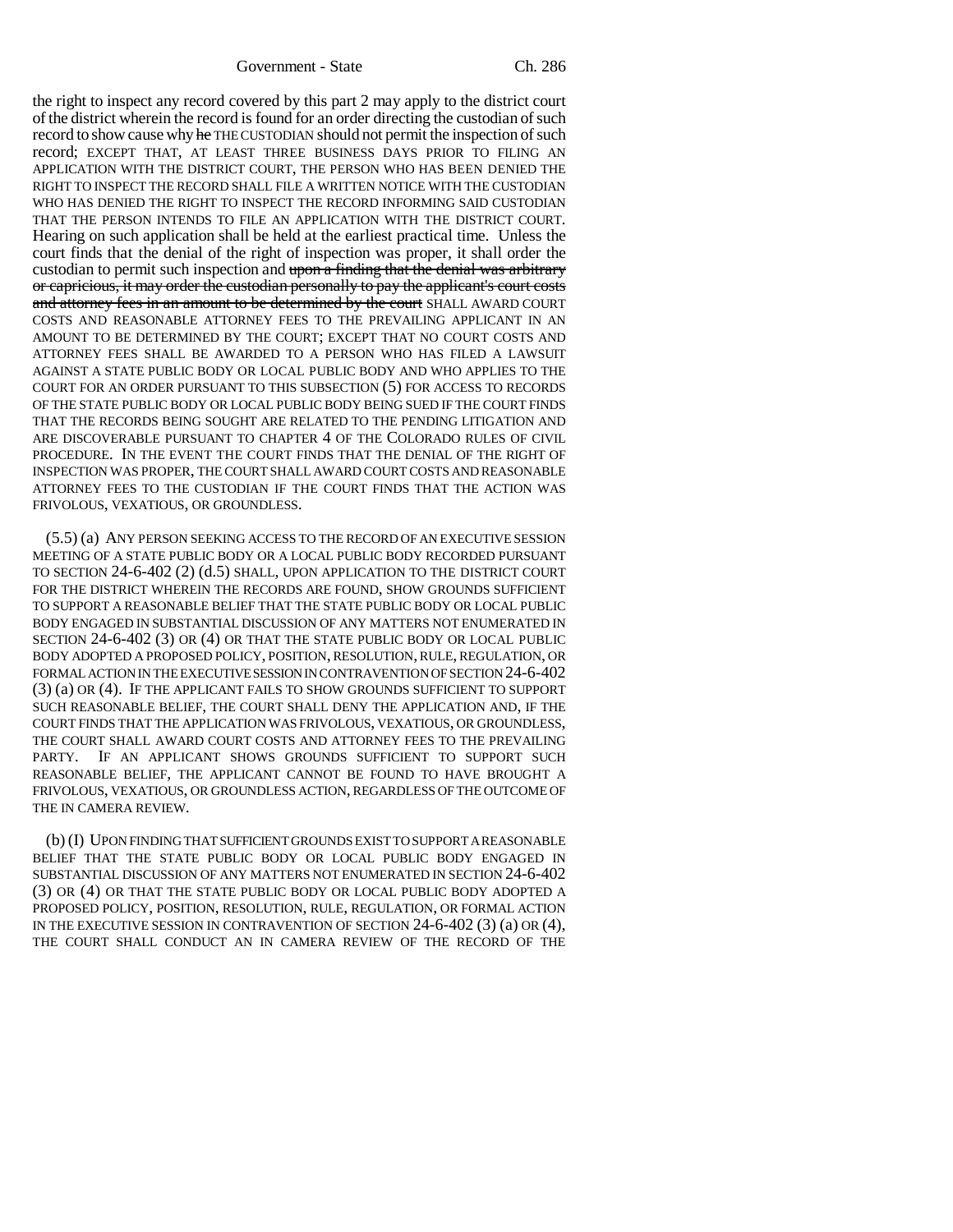EXECUTIVE SESSION TO DETERMINE WHETHER THE STATE PUBLIC BODY OR LOCAL PUBLIC BODY ENGAGED IN SUBSTANTIAL DISCUSSION OF ANY MATTERS NOT ENUMERATED IN SECTION 24-6-402 (3) OR (4) OR ADOPTED A PROPOSED POLICY, POSITION, RESOLUTION, RULE, REGULATION, OR FORMAL ACTION IN THE EXECUTIVE SESSION IN CONTRAVENTION OF SECTION 24-6-402 (3) (a) OR (4).

(II) IF THE COURT DETERMINES, BASED ON THE IN CAMERA REVIEW, THAT VIOLATIONS OF THE OPEN MEETINGS LAW OCCURRED, THE PORTION OF THE RECORD OF THE EXECUTIVE SESSION THAT REFLECTS THE SUBSTANTIAL DISCUSSION OF MATTERS NOT ENUMERATED IN SECTION 24-6-402 (3) OR (4) OR THE ADOPTION OF A PROPOSED POLICY, POSITION, RESOLUTION, RULE, REGULATION, OR FORMAL ACTION SHALL BE OPEN TO PUBLIC INSPECTION.

(6) (a) If, in the opinion of the official custodian of any public record, disclosure of the contents of said record would do substantial injury to the public interest, notwithstanding the fact that said record might otherwise be available to public inspection OR IF THE OFFICIAL CUSTODIAN IS UNABLE, IN GOOD FAITH, AFTER EXERCISING REASONABLE DILIGENCE, AND AFTER REASONABLE INQUIRY, TO DETERMINE IF DISCLOSURE OF THE PUBLIC RECORD IS PROHIBITED PURSUANT TO THIS PART 2, the official custodian may apply to the district court of the district in which such record is located for an order permitting him or her to restrict such disclosure OF FOR THE COURT TO DETERMINE IF DISCLOSURE IS PROHIBITED. Hearing on such application shall be held at the earliest practical time. IN THE CASE OF A RECORD THAT IS OTHERWISE AVAILABLE TO PUBLIC INSPECTION PURSUANT TO THIS PART 2, after A hearing, the court may, issue such an order upon a finding that disclosure would cause substantial injury to the public interest, ISSUE AN ORDER AUTHORIZING THE OFFICIAL CUSTODIAN TO RESTRICT DISCLOSURE. IN THE CASE OF A RECORD THAT MAY BE PROHIBITED FROM DISCLOSURE PURSUANT TO THIS PART 2, AFTER A HEARING, THE COURT MAY, UPON A FINDING THAT DISCLOSURE OF THE RECORD IS PROHIBITED, ISSUE AN ORDER DIRECTING THE OFFICIAL CUSTODIAN NOT TO DISCLOSE THE RECORD TO THE PUBLIC. In such AN action BROUGHT PURSUANT TO THIS PARAGRAPH (a), the burden of proof shall be upon the custodian. The person seeking permission to examine the record shall have notice of said hearing served upon him or her in the manner provided for service of process by the Colorado rules of civil procedure and shall have the right to appear and be heard. THE ATTORNEY FEES PROVISION OF SUBSECTION (5) OF THIS SECTION SHALL NOT APPLY IN CASES BROUGHT PURSUANT TO THIS PARAGRAPH (a) BY AN OFFICIAL CUSTODIAN WHO IS UNABLE TO DETERMINE IF DISCLOSURE OF A PUBLIC RECORD IS PROHIBITED UNDER THIS PART 2 IF THE OFFICIAL CUSTODIAN PROVES AND THE COURT FINDS THAT THE CUSTODIAN, IN GOOD FAITH, AFTER EXERCISING REASONABLE DILIGENCE, AND AFTER MAKING REASONABLE INQUIRY, WAS UNABLE TO DETERMINE IF DISCLOSURE OF THE PUBLIC RECORD WAS PROHIBITED WITHOUT A RULING BY THE COURT.

**SECTION 4.** 24-72-202, Colorado Revised Statutes, is amended BY THE ADDITION OF A NEW SUBSECTION to read:

**24-72-202. Definitions.** As used in this part 2, unless the context otherwise requires:

(8) FOR PURPOSES OF SUBSECTIONS (6) AND (6.5) OF THIS SECTION AND SECTIONS 24-72-203 (2) (b) AND 24-6-402 (2) (d) (III), THE MEMBERS OF THE COLORADO